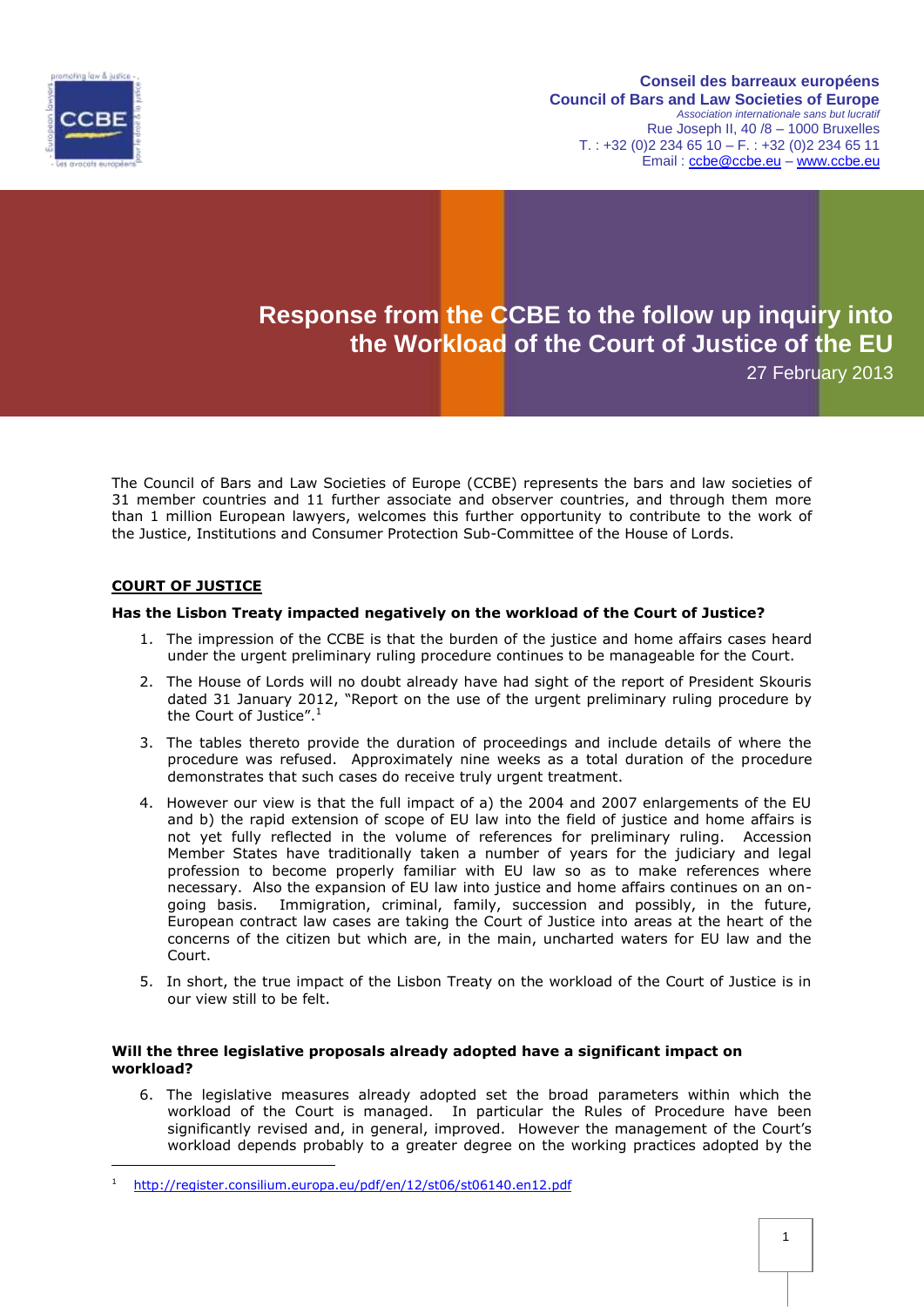Court at a micro level. These will include but are not limited to Practice Directions which are, it is believed, in preparation.

- 7. Working practices affecting the workload include:
	- a. The need to balance efficiency against both procedural fairness and quality of judgments – judgments are being issued in which the parties may have made no submissions, in which there has been no report for the hearing, no opinion from an Advocate General, and no oral hearing. This is not the right balance, in particular because such judgments are binding on the parties and are regarded as binding on future chambers deciding the same issue;
	- b. The need to monitor the progress of cases, in particular at the pinch points in the procedure such as the report for General Meeting submitted by the Reporting Judge. If the report is not filed by the due date, the case does not go before the General Meeting. The degree to which the case is followed up by the Registry or by any other person when this or any other deadline is missed is unclear. It is important that responsibility for such follow-up is clearly attributed;
	- c. The parties currently have no access to information on the progress of each case, such as is provided by some Supreme Courts, $^2$  thus compounding the problem of unexplained delays in the processing of cases. The CCBE has proposed that parties at least be informed of developments.
- 8. A further issue for workload is the turnover of judges and the varying skills and experience which newly recruited judges (and référendaires) bring both to the Court and to the General Court. In common with every other profession in Europe and most judiciaries, $3$  it seems appropriate for there to be an active programme of induction of new judges and référendaires through a programme of continuing education/sharing of good practice in the practice of judging. This is particularly the case because Member States appoint a vast range of persons (judges, lawyers, professors, politicians, ambassadors etc) some of whom may have never been into a court room prior to arriving in Luxembourg.
- 9. In the future, resources permitting, it would also be likely to be fruitful for Luxembourg judges on the occasion of visits to Luxembourg by national judges to have more structured exchanges of experience and knowledge with the national court judges who have in-depth practical experience of judging but would themselves be keen to have guidance on dealing with issues of EU law.<sup>4</sup>
- 10. Finally there is a clear logic for involvement of the Court's stakeholders, including the legal profession through the CCBE, in the development of the Court's working practices, including the Practice Directions which are to be prepared. There is currently no legislative remit for such involvement but a desirable future development would be a "Users Committee" of the Court involving representatives from the Judges, Registry, Member States, Institutions and the legal profession.

## **Is there a case for increasing the number of Advocates General?**

11. A ratio of eight Advocate Generals to twenty seven Judges is not adequate. The Advocate Generals provide an important role in maintaining the consistency of the case law of the Court. But with such a low ratio of Advocate Generals to Judges, there is an ever increasing tendency to dispense with the written opinion of the Advocate General which increases the risk of uneven or, on occasions, contradictory caselaw. We welcome the request by the President of the Court of Justice under cover of a letter dated 16 January 2013 for an increase in the number of Advocates General by 3 and support the reasons given in that request.

-

<sup>2</sup> [http://www.supremecourt.gov.uk/current-cases/.](http://www.supremecourt.gov.uk/current-cases/)

<sup>3</sup> See for example the training programmes for sitting judges run by the Judicial College of England and Wales and the Ecole de la Magistrature in France.

<sup>4</sup> See the European Parliament Report on Judicial Training in the European Union Member States: <http://www.europarl.europa.eu/committees/en/studiesdownload.html?languageDocument=EN&file=60094>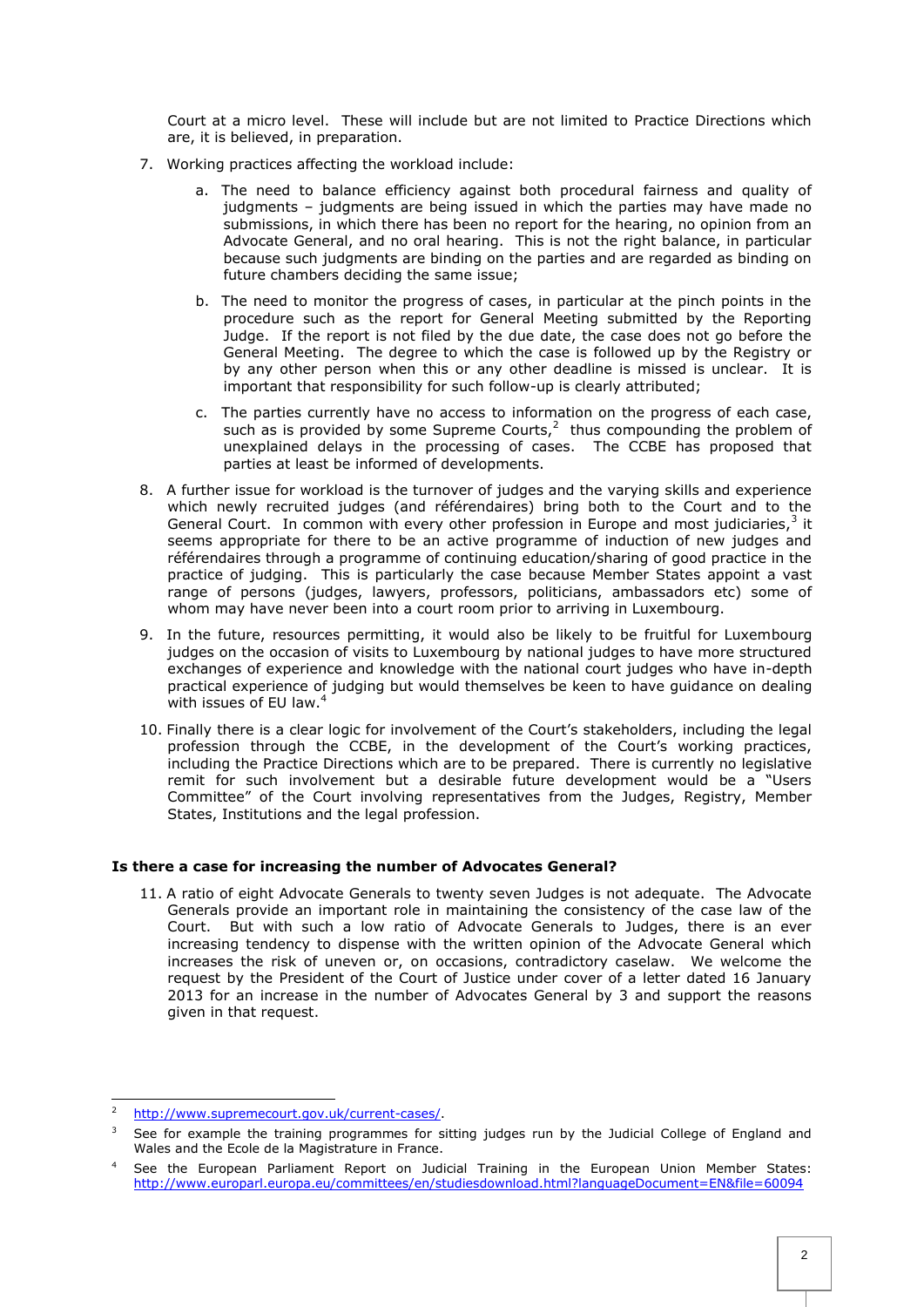## **GENERAL COURT**

## **Has the case for increasing the judiciary of the General Court become more urgent since 2011?**

- 12. This is undoubtedly the case. Significant numbers of cases from 2005-2007 remain without judgments. A factor in this is that some cases (for example those concerning nationals of third countries subject to EU sanctions) are being prioritised but such prioritisation necessarily has an adverse impact on the progress of large complex competition and state aid cases.
- 13. The absence of a properly functioning administrative court of the EU is a drag on the functioning and ultimately on the economic efficiency of the EU. Valuable judicial guidance on the legality or good administration of the EU institutions is being delayed with the result that bad or questionable practices persist for long periods of time when a prompt court decision would have provided timely guidance to the EU Institutions on how to conduct themselves in accordance with the law.

#### **How would any additional judges be appointed?**

- 14. It is critical that the most competent judge be nominated by each Member State. Member States should propose candidates by means of open and transparent procedures as is already the case in a number of Member States (UK, NL...).
- 15. Under Article 19 TEU, each member State has the right to nominate one judge but, with regard to the exceptional addition of 12 additional judges, there should be no nationality requirement or affiliation because the EU is incurring this significant cost in a time of financial crisis precisely in order to ensure that there is an efficient judiciary for the EU.
- 16. The decision to renew the additional 12 judges should be taken by the Article 255 Committee based on a reasoned recommendation from the Court (the CCBE would support a situation where that committee would also be involved in the reappointment of the other 27 judges).
- 17. The selection/nomination process itself could be improved as it is not effective to have a system where a selection committee (the Article 255 Committee) only has the option to accept or reject a nomination. A rejection of a nominated judge by the selection committee tends to be seen as an aggressive move. Instead, at least for the additional 12 judges, there should be an open procedure where candidates would be ranked in order of merit by the Article 255 Committee (as is the case with the nomination process for the Civil Service Tribunal or Strasbourg).
- 18. In addition, it can be difficult in itself for some countries to find a suitable candidate for a judicial appointment when one considers the number of judicial appointments that a Member State may need to make - an appointment to the Strasbourg court, possibly three appointments to the Luxembourg Courts etc. - and hence why nominations along the lines of nationality can also give rise to difficulties quite apart from the prohibition of discrimination on grounds of nationality contained in the EU Treaties. Indeed the fundamental Treaty requirement of non-discrimination distinguishes the EU from other international organisations. At least as regards any supplemental judges, there can be no justification in principle for an unqualified candidate being appointed to the Court by a Member State under some form of rotation when a fully qualified candidate from another Member State has not been considered.
- 19. Members of the Article 255 Committee themselves have commented on the limitations and therefore by inference to possible improvements - to the selection procedure. In this regard we attach the informative paper from Lord Mance. Paragraphs 20, 27-29, 32, 36 and 53(b), (d) are most relevant to our discussion.